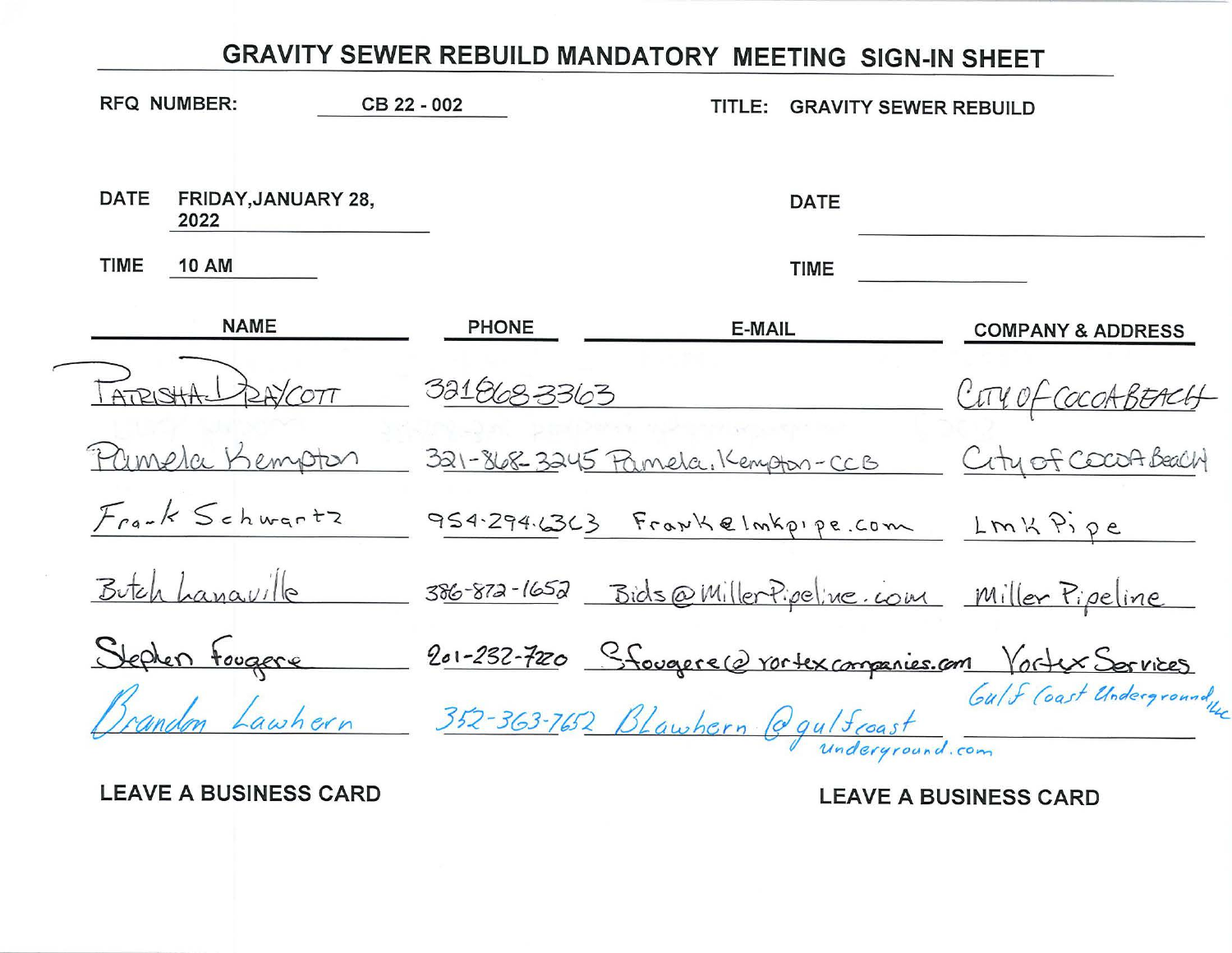|             | <b>INVITATION TO BID NUMBER :</b> |                            | TITLE:                                                        |                              |                                                                                              |
|-------------|-----------------------------------|----------------------------|---------------------------------------------------------------|------------------------------|----------------------------------------------------------------------------------------------|
|             |                                   |                            |                                                               |                              |                                                                                              |
| <b>DATE</b> |                                   |                            | <b>DATE</b>                                                   |                              |                                                                                              |
| <b>TIME</b> |                                   |                            | <b>TIME</b>                                                   |                              |                                                                                              |
|             |                                   |                            | $\mathcal{L}_{\mathcal{L}}$ , and $\mathcal{L}_{\mathcal{L}}$ |                              |                                                                                              |
|             | <b>NAME</b>                       | <b>PHONE</b>               | <b>E-MAIL</b>                                                 | <b>COMPANY &amp; ADDRESS</b> |                                                                                              |
|             | Andrea McTeer                     |                            |                                                               | Hinterland Group Inc         | 2051 W Blue Heron Blud, Riviera<br>(Skl) 040-3503 info@hinterland group. com Beach, FL 33404 |
|             | ARED FRANCIS                      | 321.868.3219<br>3Reprocess | JARED. FRANCIS @ CITYOFCOCCABEACH. COM                        |                              | Locot PEACH                                                                                  |
| Drad        | ha SO(x)                          |                            | 321-868-3308 Dealsowa citydcoconteach.com                     |                              | OCB                                                                                          |
|             |                                   |                            | ARCKEINA 321-868-3215 WCARRACINO@CITYOF COCOABEACH, COM       |                              |                                                                                              |
|             |                                   |                            |                                                               |                              |                                                                                              |

**LEAVE A BUSINESS CARD**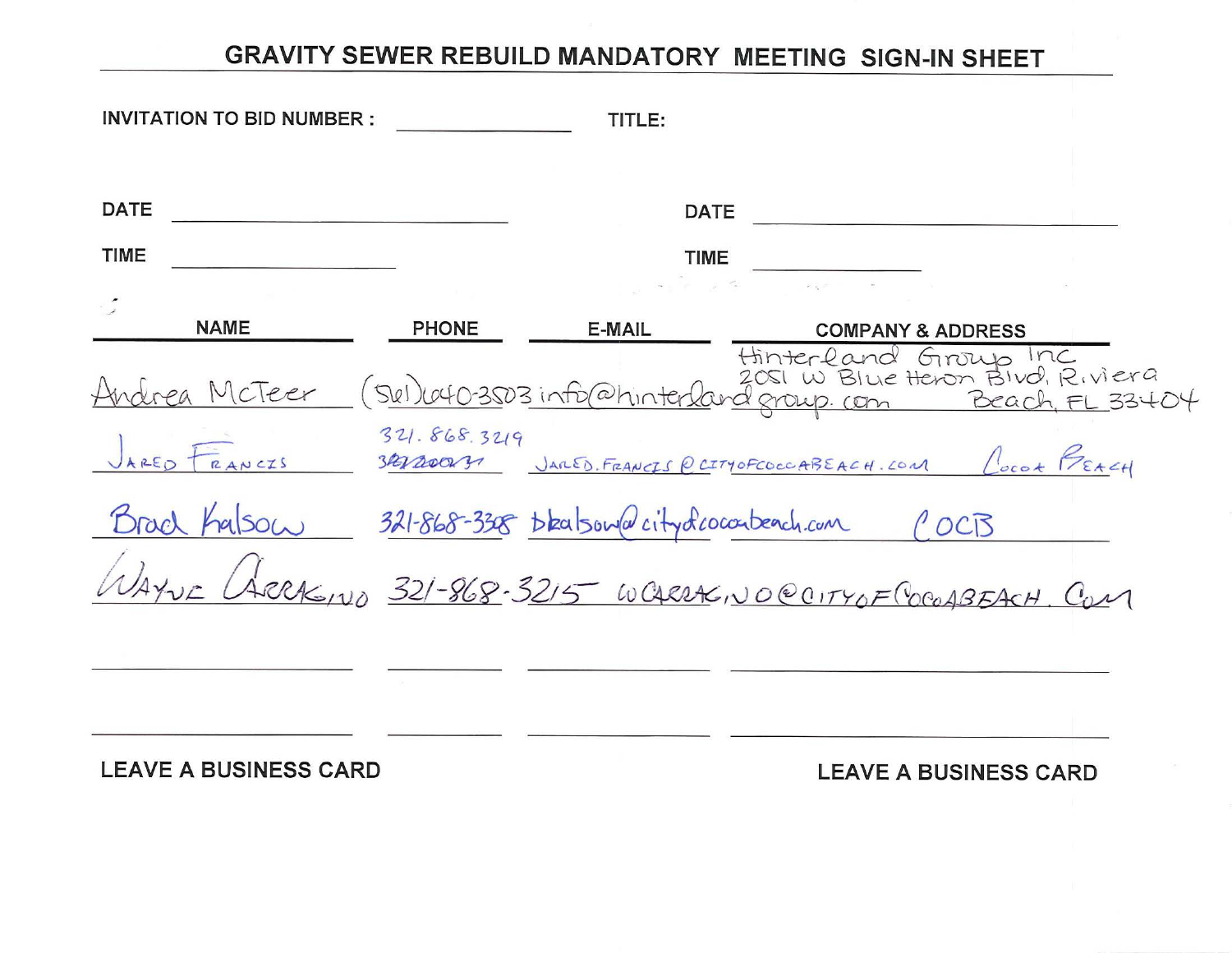| <b>INVITATION TO BID NUMBER:</b> |              | TITLE:             |                                                                                                                                                                          |  |
|----------------------------------|--------------|--------------------|--------------------------------------------------------------------------------------------------------------------------------------------------------------------------|--|
| <b>PRE-BID CONFERENCE</b>        |              | <b>BID OPENING</b> |                                                                                                                                                                          |  |
| <b>DATE</b>                      |              | <b>DATE</b>        |                                                                                                                                                                          |  |
| <b>TIME</b>                      |              | <b>TIME</b>        |                                                                                                                                                                          |  |
| <b>NAME</b>                      | <b>PHONE</b> | <b>E-MAIL</b>      | <b>COMPANY &amp; ADDRESS</b>                                                                                                                                             |  |
|                                  |              |                    | Grande / 11175<br>2531 Jewett Ln. Santo, O.FL 32771<br>Jath SUNDERMAN 279-9412 john. SundermanCgcinc.com                                                                 |  |
|                                  |              |                    | $3100$ sw $5\pm\frac{1}{2}$ st.<br>Troy Johnson 606.1914 tjohnsen Oric-mantleam 3100 sw start.<br>Troy Johnson 606.1914 tjohnsen Oric-mantleam Deerfield Beach, FL 33442 |  |
|                                  |              |                    | Carlson Environmental<br>Dwayne Kirkland 407-832-6813 dkirkland Cecenvicon 5229 Young Fine Rt                                                                            |  |
|                                  |              |                    | Duid Bosmand 904-465-3857 dragmondderesion-com Babb Business Park Davy                                                                                                   |  |
|                                  |              |                    | Lanzo Construction Company<br>Kendal Hunter 478-508-5499 KendalH@Lanzo.org 125 5th Court, Deerfield Beach, FL 33441                                                      |  |
| WARSHOLL                         |              |                    | 170-317-1600 GORDON e BLDUCONET 2424 TYLER ST.                                                                                                                           |  |

**LEAVE A BUSINESS CARD**